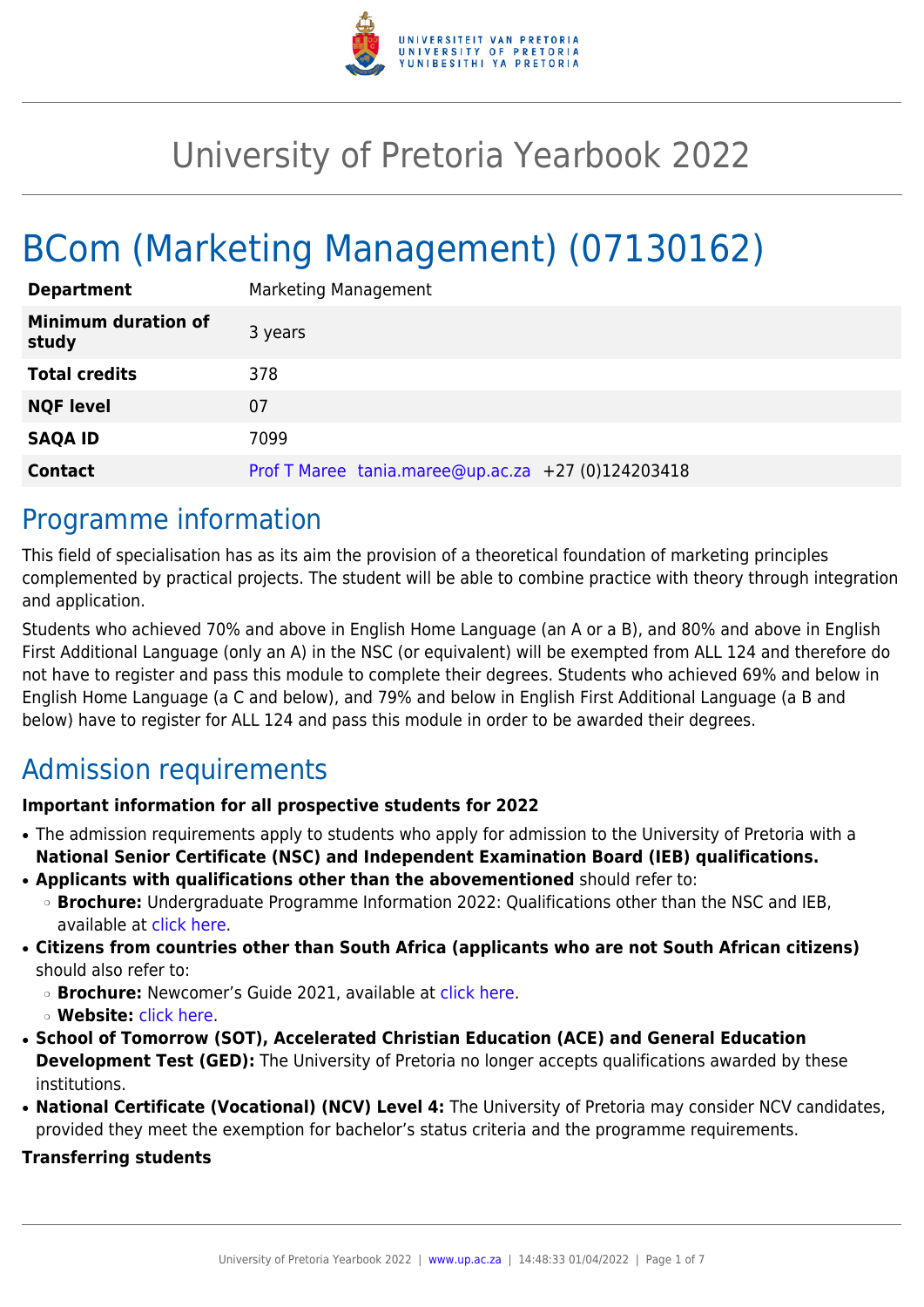

A transferring student is a student who, at the time of application for a degree programme at the University of Pretoria (UP) –

- is a registered student at another tertiary institution, **or** was previously registered at another tertiary institution and did not complete the programme enrolled for at that institution, and is not currently enrolled at a tertiary institution, **or** has completed studies at another tertiary institution, but is not currently enrolled at a tertiary institution, **or** has started with tertiary studies at UP, then moved to another tertiary institution and wants to be readmitted at UP.
- A transferring student will be considered for admission based on
- an NSC or equivalent qualification with exemption to bachelor's or diploma studies (whichever is applicable); **and** meeting the minimum faculty-specific subject requirements at NSC or tertiary level; **or** having completed a higher certificate at a tertiary institution with faculty-specific subjects/modules passed (equal to or more than 50%), as well as complying with faculty rules on admission;
- previous academic performance (must have passed all modules registered for up to the closing date of application ) or as per faculty regulation/promotion requirements;
- a certificate of good conduct.

**Note:** Students who have been dismissed at the previous institution due to poor academic performance, will not be considered for admission to UP.

### **Returning students**

A returning student is a student who, at the time of application for a degree programme –

● is a registered student at UP, and wants to transfer to another degree at UP, **or** was previously registered at UP and did not complete the programme enrolled for, and did not enrol at another tertiary institution in the meantime (including students who applied for leave of absence), **or** has completed studies at UP, but is not currently enrolled or was not enrolled at another tertiary institution after graduation.

A returning student will be considered for admission based on

- an NSC or equivalent qualification with exemption to bachelor's or diploma studies (whichever is applicable); **and** meeting the minimum faculty-specific subject requirements at NSC or tertiary level; **or** previous academic performance (should have a cumulative weighted average of at least 50% for the programme enrolled for);
- having applied for and was granted leave of absence.

**Note:** Students who have been excluded/dismissed from a faculty due to poor academic performance may be considered for admission to another programme at UP. The Admissions Committee may consider such students if they were not dismissed more than twice. Only ONE transfer between UP faculties will be allowed, and a maximum of two (2) transfers within a faculty.

### **Important faculty-specific information on undergraduate programmes for 2022**

- The closing date is an administrative admission guideline for non-selection programmes. Once a non-selection programme is full and has reached the institutional targets, then that programme will be closed for further admissions, irrespective of the closing date. However, if the institutional targets have not been met by the closing date, then that programme will remain open for admissions until the institutional targets are met.
- The following persons will be considered for admission: Candidates who have a certificate that is deemed by the University to be equivalent to the required National Senior Certificate (NSC) with university endorsement; candidates who are graduates from another tertiary institution or have been granted the status of a graduate of such an institution, and candidates who are graduates of another faculty at the University of Pretoria.
- Life Orientation is excluded when calculating the APS.
- All modules will be presented in English, as English is the language of tuition, communication and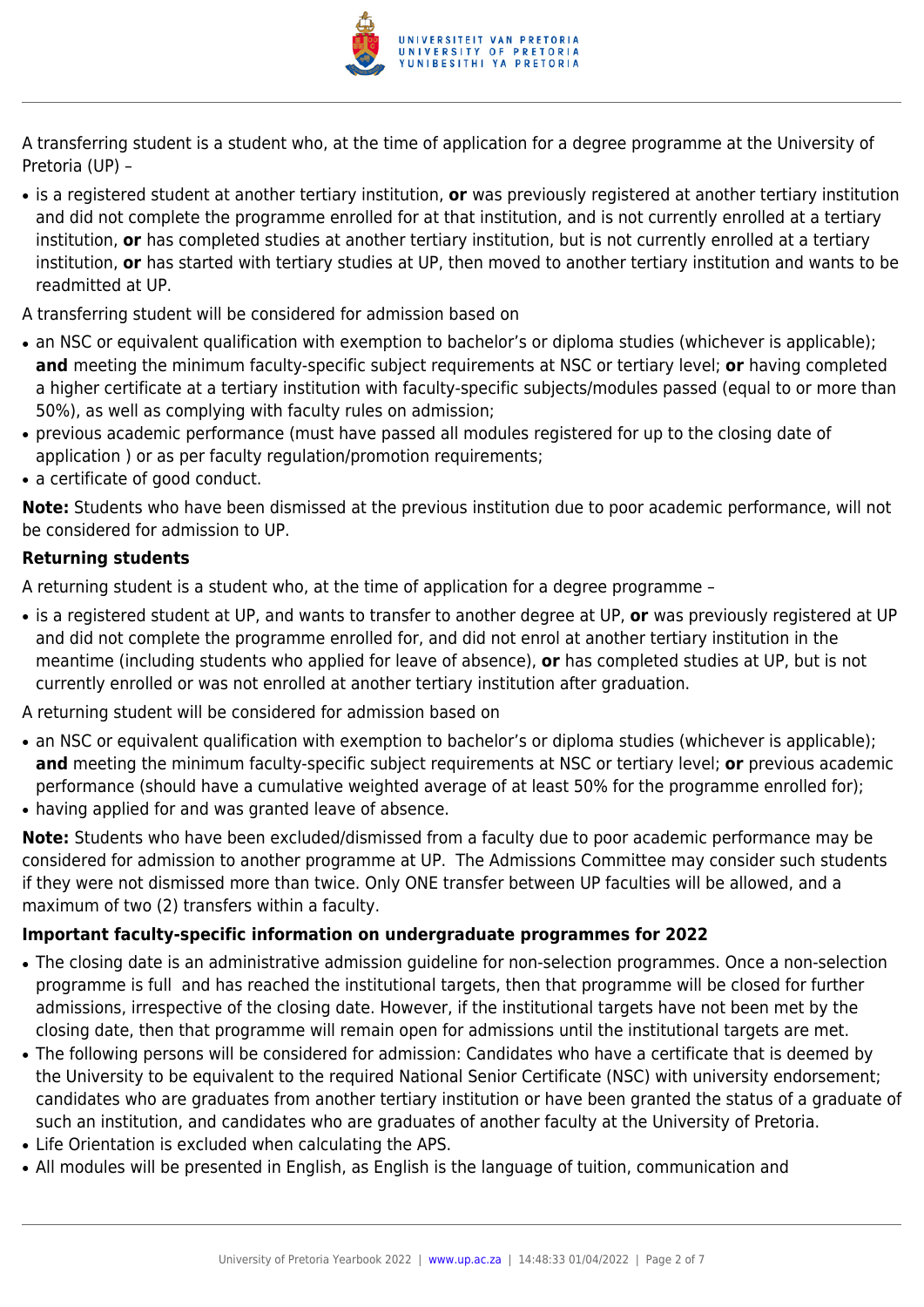

correspondence.

**University of Pretoria website: [click here](http://www.up.ac.za/ems)** 

| <b>Minimum requirements</b><br><b>Achievement level</b>                        |                    |            |
|--------------------------------------------------------------------------------|--------------------|------------|
| <b>English Home Language or</b><br><b>English First Additional</b><br>Language | <b>Mathematics</b> | <b>APS</b> |
| NSC/IEB                                                                        | NSC/IEB<br>4       | 30         |

# Additional requirements

General Academic Regulations G1 to G15 apply to a bachelor's degree.

- 1. A student may not take more than the prescribed number of modules per semester unless permission has been obtained from the Dean.
- 2. A module that has already been passed may only be repeated with the approval of the Dean.
- 3. It remains the student's responsibility to ascertain, prior to registration, whether all the modules he/she intends taking can be accommodated in the class, test and examination timetables.
- 4. The Faculty of Economic and Management Sciences supports an outcomes-based education system and places a high premium on the development of specific academic competences. Class attendance of all modules and for the full duration of all programmes is therefore compulsory for all students.
- 5. The Dean has the right of authorisation regarding matters not provided for in the General Academic Regulations or the Faculty regulations.

# Other programme-specific information

### **Note: See the alphabetical list of modules for prerequisites of all modules.**

- FRK 122 is a terminating module. Candidates will not be able to continue with Financial accounting in the second or third year.
- FBS 212 and 222 are terminating modules. Candidates will not be able to continue with Financial management at 300 level.
- BEM 256, BEM 356 and BEM 315 are presented exclusively to BCom (Marketing Management) students.

### **Specialisation modules:** BEM 314, 315, 321 and OBS 370

### "Major subject"

To be considered a "major subject" the equivalent of four 14-week modules, including two at 300-level, must be passed provided that:

- a module passed at 300-level shall only be recognised for degree purposes if the corresponding prescribed module(s) at 200-level has/have been passed, unless the Dean decides otherwise;
- the following modules which are offered at 300-level only, are also considered "major subjects": Labour law 311 (ABR 311), Labour relations 320 (ABV 320), and International business management 359 and 369 (OBS 359 and 369); and
- only two 14-week modules, or the equivalent thereof, that are not preceded by the 100- and 200-level modules, may be taken for degree purposes. In other words, at least four 14-week modules must be taken at 300-level that are preceded by the 100- and 200-level, except for modules offered on 200- and 300-level only.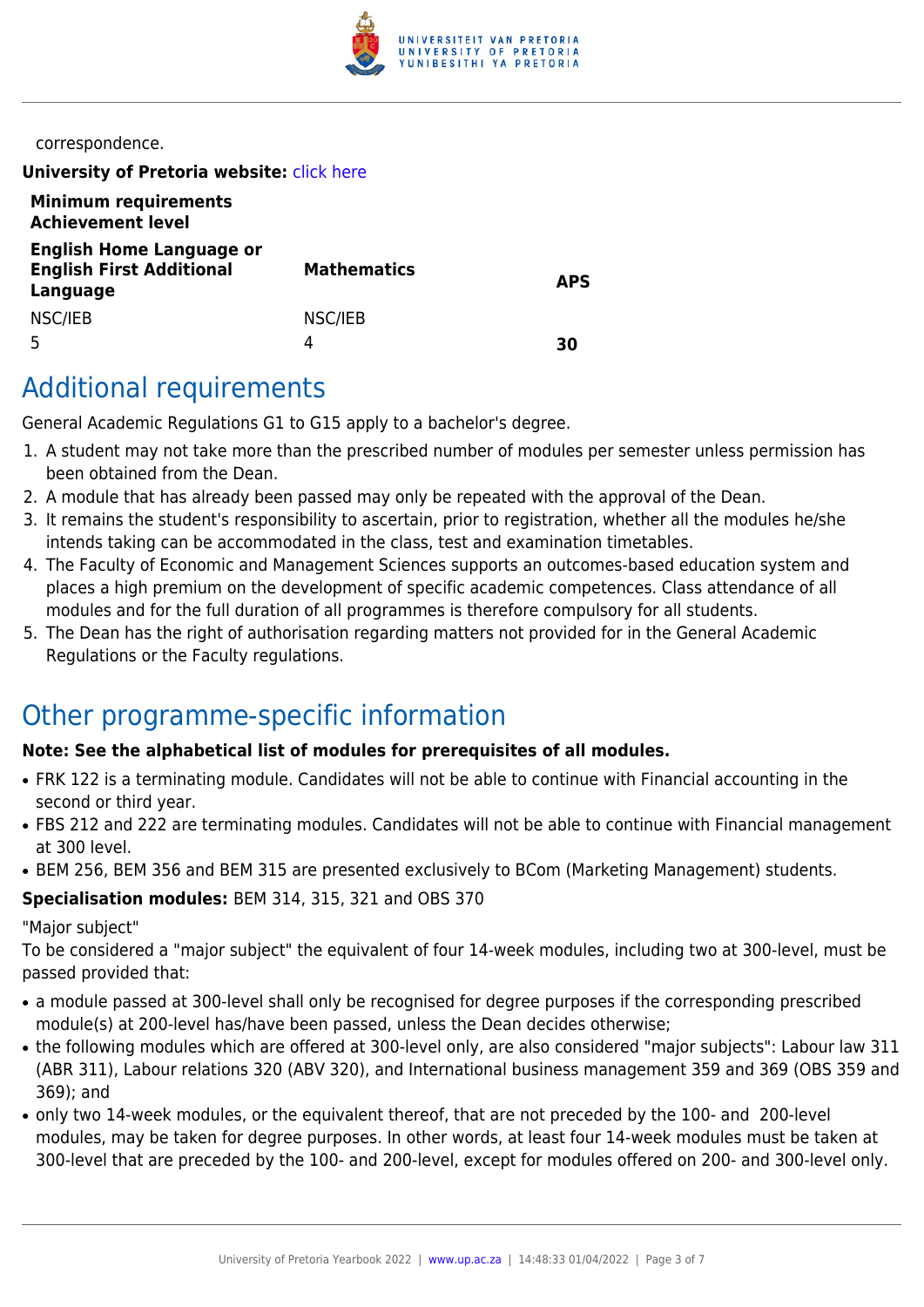

It is thus the responsibility of students to ensure before registration, that their curricula comply with all the requirements of the applicable regulations.

# Promotion to next study year

According to General Academic Regulation G3 students have to comply with certain requirements as set by the Faculty Board.

- 1. In order to register for the next year of study a student must pass at least 60% of the official credits listed for a year level of study for a three-year programme.
- 2. A student will be deemed to be in the second, third or a more senior year once he or she enrols for any module in any of these levels of study.
- 3. If a student has passed less than the required minimum of at least 60% of the official credits listed for a year level, he/she will not be readmitted to the Faculty of Economic and Management Sciences. Such a student may apply in writing to the EMS Appeals Committee to be readmitted conditionally – with the proviso that the Appeals Committee may set further conditions with regard to the student's academic progress. The Committee may deny a student's application for readmission.
- 4. If a student has been readmitted conditionally, his/her academic progress will be monitored after the first semester examinations to determine whether he/she has complied with the requirements set by the EMS Appeals Committee. If not, his/her studies will be suspended.
- 5. A student whose studies have been suspended because of his/her poor academic performance has the right to appeal against the decision of the EMS Faculty Appeals Committee.
- 6. A student may be refused admission to the examination, or promotion to a subsequent year of study or promotion in a module (if applicable) if he/ she fails to fulfil the attendance requirements. Class attendance in all modules and for the full duration of all programmes is compulsory for all students.

# Pass with distinction

- a. A degree may be awarded with distinction provided the candidate meets the following criteria:
- i. Completes the degree within three years;
- ii. Obtains a Cumulative Grade Point Average (CGPA) of 75%;
- iii. Repeated passed modules will not be considered. The initial pass mark of module will be used when calculating the GPA.
- b. A degree will only be awarded with distinction to transferees from other degrees in the Faculty of Economic and Management Sciences, other faculties and from other universities who still complete their bachelor degrees within three years (including the years registered for the other degree and credits transferred and recognised).
- c. The GPA will be not be rounded up to a whole number.
- d. Exceptional cases will be considered by the Dean.

# General information

### **Application of amended programme regulations**

Refer to General Academic Regulation G5.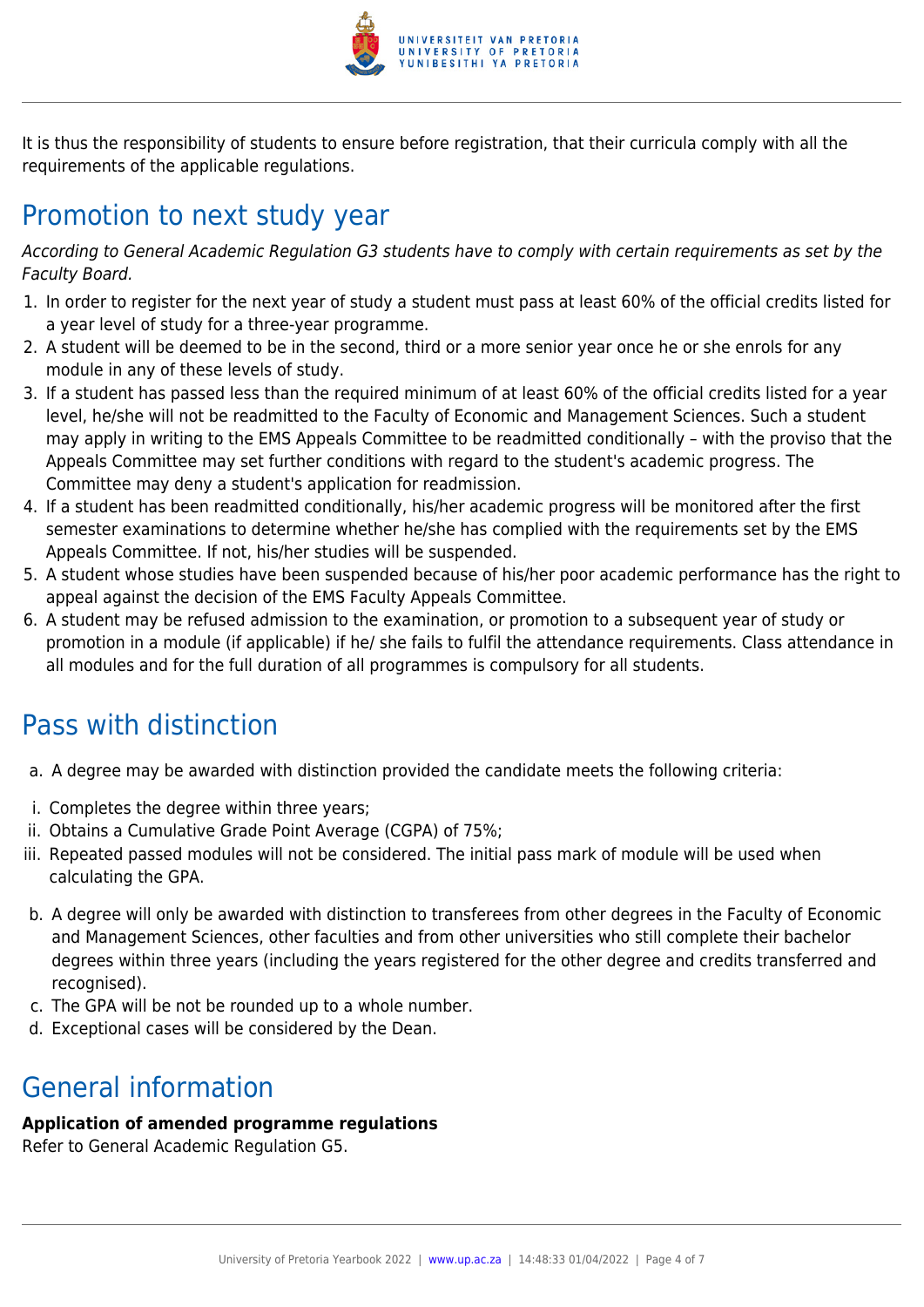

# Curriculum: Year 1

### **Minimum credits: 120**

Students who obtained at least a symbol 5 (60-69%) in Mathematics in the final NSC (or equivalent) will be admitted to STK 110 and STK 120; all other students must first pass Statistics 113 and 123. STK 110 will be credited but STK 120 still needs to be passed.

### **Fundamental modules**

[Academic information management 111](https://www.up.ac.za/yearbooks/2022/modules/view/AIM 111) (AIM 111) - Credits: 4.00 [Academic information management 121](https://www.up.ac.za/yearbooks/2022/modules/view/AIM 121) (AIM 121) - Credits: 4.00 [Academic literacy for Economic and Management Sciences 124](https://www.up.ac.za/yearbooks/2022/modules/view/ALL 124) (ALL 124) - Credits: 6.00 [Academic orientation 107](https://www.up.ac.za/yearbooks/2022/modules/view/UPO 107) (UPO 107) - Credits: 0.00

### **Core modules**

[Marketing management 120](https://www.up.ac.za/yearbooks/2022/modules/view/BEM 120) (BEM 120) - Credits: 10.00 [Economics 110](https://www.up.ac.za/yearbooks/2022/modules/view/EKN 110) (EKN 110) - Credits: 10.00 [Economics 120](https://www.up.ac.za/yearbooks/2022/modules/view/EKN 120) (EKN 120) - Credits: 10.00 [Financial accounting 111](https://www.up.ac.za/yearbooks/2022/modules/view/FRK 111) (FRK 111) - Credits: 10.00 [Financial accounting 122](https://www.up.ac.za/yearbooks/2022/modules/view/FRK 122) (FRK 122) - Credits: 12.00 [Informatics 183](https://www.up.ac.za/yearbooks/2022/modules/view/INF 183) (INF 183) - Credits: 3.00 [Communication management 182](https://www.up.ac.za/yearbooks/2022/modules/view/KOB 182) (KOB 182) - Credits: 5.00 [Business management 114](https://www.up.ac.za/yearbooks/2022/modules/view/OBS 114) (OBS 114) - Credits: 10.00 [Business management 124](https://www.up.ac.za/yearbooks/2022/modules/view/OBS 124) (OBS 124) - Credits: 10.00 [Statistics 110](https://www.up.ac.za/yearbooks/2022/modules/view/STK 110) (STK 110) - Credits: 13.00 [Statistics 113](https://www.up.ac.za/yearbooks/2022/modules/view/STK 113) (STK 113) - Credits: 11.00 [Statistics 120](https://www.up.ac.za/yearbooks/2022/modules/view/STK 120) (STK 120) - Credits: 13.00 [Statistics 123](https://www.up.ac.za/yearbooks/2022/modules/view/STK 123) (STK 123) - Credits: 12.00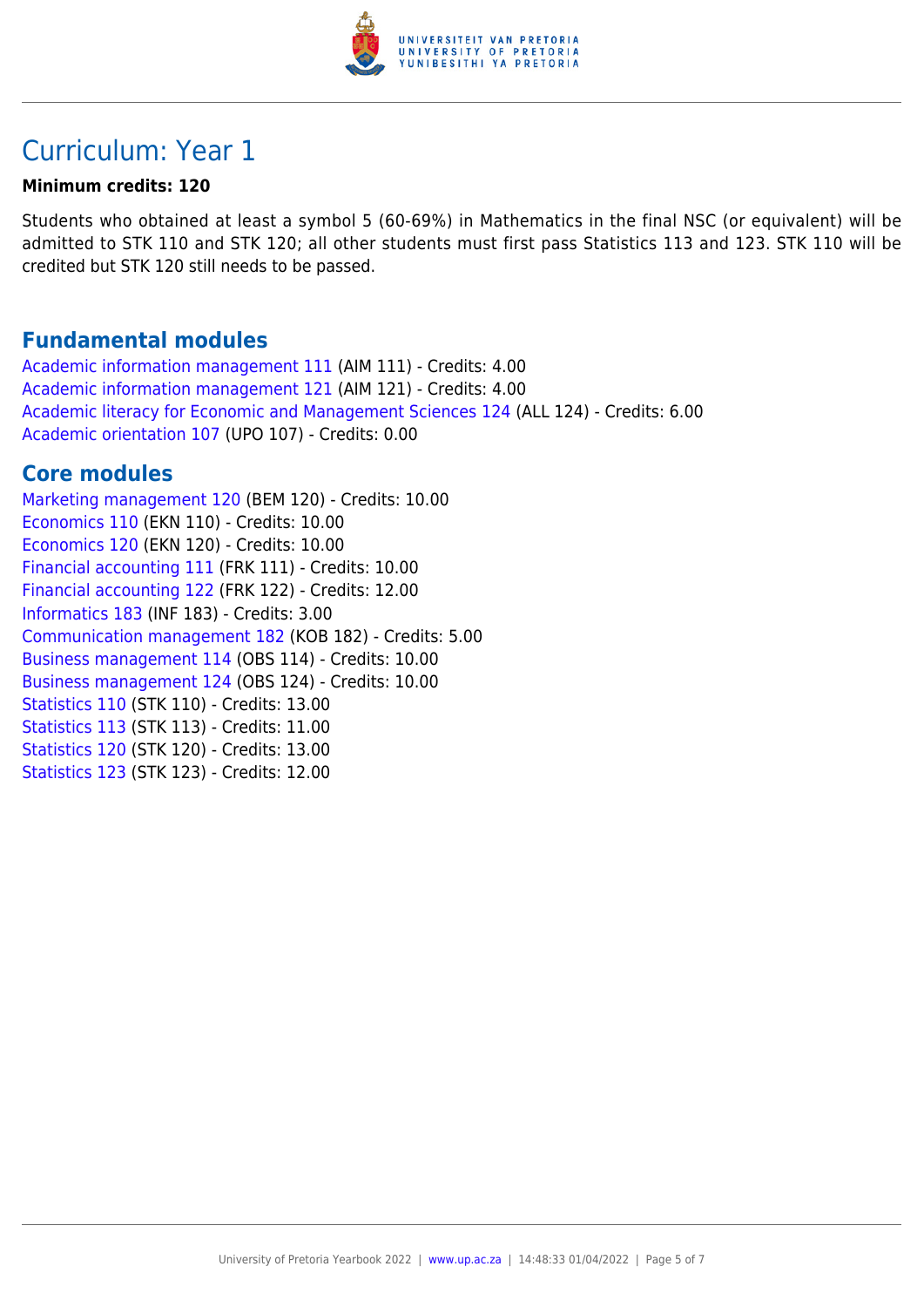

# Curriculum: Year 2

**Minimum credits: 138**

### **Fundamental modules**

[Responsible management 214](https://www.up.ac.za/yearbooks/2022/modules/view/OBS 214) (OBS 214) - Credits: 10.00

### **Core modules**

[Consumer behaviour 212](https://www.up.ac.za/yearbooks/2022/modules/view/BEM 212) (BEM 212) - Credits: 16.00 [Integrated marketing communications 224](https://www.up.ac.za/yearbooks/2022/modules/view/BEM 224) (BEM 224) - Credits: 16.00 [Market offering 256](https://www.up.ac.za/yearbooks/2022/modules/view/BEM 256) (BEM 256) - Credits: 16.00 [Business law 210](https://www.up.ac.za/yearbooks/2022/modules/view/BER 210) (BER 210) - Credits: 16.00 [Financial management 212](https://www.up.ac.za/yearbooks/2022/modules/view/FBS 212) (FBS 212) - Credits: 16.00 [Financial management 222](https://www.up.ac.za/yearbooks/2022/modules/view/FBS 222) (FBS 222) - Credits: 16.00 [Design thinking and business innovation 211](https://www.up.ac.za/yearbooks/2022/modules/view/OBS 211) (OBS 211) - Credits: 16.00 [Business management 220](https://www.up.ac.za/yearbooks/2022/modules/view/OBS 220) (OBS 220) - Credits: 16.00